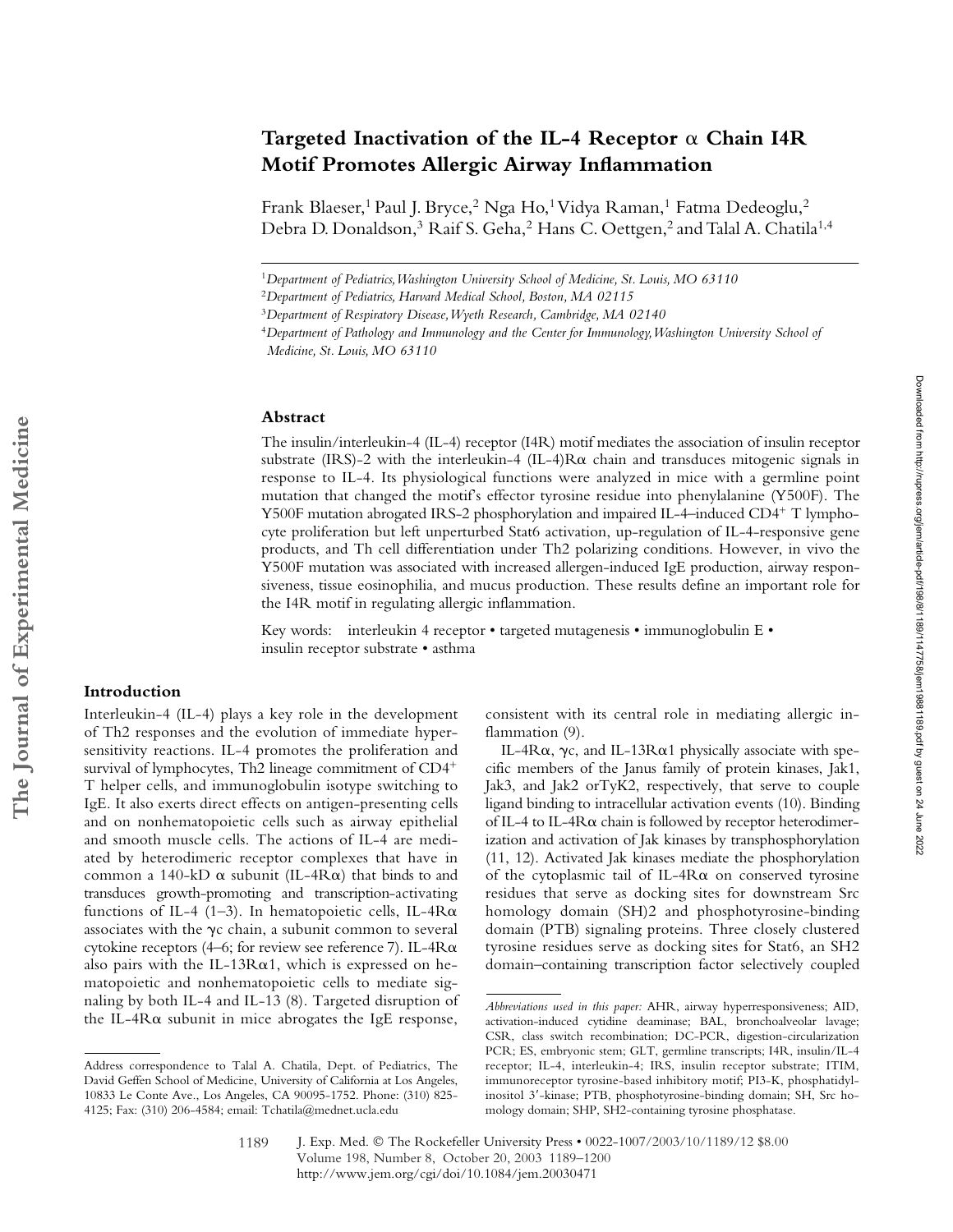to the IL-4R, which is indispensable for the induction of gene expression by IL-4, including the  $\gamma$ 1 and  $\varepsilon$  heavy chain germline transcription (13). A distal tyrosine residue at the COOH terminus of IL-4R $\alpha$  defines an immunorecptor tyrosine-based inhibitory motif (ITIM) that binds SH2 domains of several phosphatases, including the SH2-containing tyrosine phosphatase (SHP)-1 and SHP-2 and inositol 5' phosphatase (14, 15).

The sequence surrounding the proximal tyrosine 500 (Y500) residue in the cytoplasmic tail of the murine IL-4 $\alpha$ chain defines a motif that is highly homologous with sequences in the insulin and insulin-like growth factor 1 receptors (16). This motif, referred to as the insulin/IL-4 receptor (I4R) motif, interacts upon its phosphorylation at Y500 with several PTB domain–containing adaptor proteins that couple the IL-4R $\alpha$  to downstream signaling cascades. In hematopoietic cells, the insulin receptor substrate (IRS)-2 is the most prominent phospho-I4R substrate (17, 18). However, phospho-I4R also interacts with other PTB-containing adaptors including IRS-1 (16), FRIP/ Dok-R (19), and Shc (20). Recruitment of IRS-2 to IL-4 Rα leads to IRS-2 phosphorylation, the subsequent recruitment and activation of PI3-K, and the activation of the down-stream protein kinase Akt (17, 21–23). Studies using mutant IL-4 $R\alpha$  chains transfected into cells lines and IRS-2–deficient lymphocytes have implicated the I4R motif and the IRS-2 signaling pathway in transmitting mitogenic signals in response to IL-4 (16, 18, 23, 24). Furthermore, a role for this motif in human allergic disorders has been suggested by a polymorphism in the human receptor, S503P, that strongly associates with atopy, asthma, and airway hyperresponsiveness (AHR) (25–27). In this study, we addressed the role of the I4R motif in IL-4 receptor signaling in vivo by introducing a germline mutation in the murine IL-4 $R\alpha$  gene that results in replacement of Y500 with a phenylalanine.

### **Materials and Methods**

**The Journal of Experimental Medicine**

The Journal of Experimental Medicine

*Construction of Targeting Vector and Generation of Mutant Mice.* Genomic DNA used to construct the targeting vector were isolated from a bacterial artificial chromosome clone containing the murine IL-4R $\alpha$  gene (Genome Systems) (28). The replacementtype targeting vector (pKO; Lexicon) contained 13.5 kb of *IL4RA* sequences that extended from a XhoI site proximal to exon 9 to a KpnI site distal to exon 12 of the gene. A single A→T substitution was introduced by site-directed mutagenesis (QuickChange; Stratagene) at the second position of the tyrosine 500 codon (TAC), corresponding to position 1735 of murine IL- $4R\alpha$  cDNA (1). The mutation changed the codon specificity from tyrosine to phenylalanine (TTC). Except for the Y500F mutation, the exonic sequences in the targeting vector were confirmed by DNA sequencing to be identical to those of the native allele. Positive selection of targeted clones was provided by a floxed PGK-*neo* cassette that was subcloned into an EcoRI site engineered by site-directed mutagenesis within intron 11 73 bp upstream of exon 12. The targeting vector also included a Diphtheria toxin gene (pKO SelectDT V840; Lexicon) to select against random integration.

Targeting plasmids were introduced by electroporation into RW4 embryonic stem (ES) cells and subjected to G418 selection. Homologous recombination was ascertained by Southern blotting using a probe corresponding to exon 4 of *IL4RA*, which lies 5' to the homology sequence. Neomycin gene insertion is associated with the introduction of a new EcoRI site, leading to a decrease in the size of the genomic EcoRI fragment that normally hybridizes with the probe from 12.5 kb to 8.5 kb (see Fig. 1). Successfully targeted clones were transiently transfected with a Cre recombinase to remove the inserted neomycin gene, leaving in place one loxP sequence flanked by EcoRI sites.

Heterozygous ES cells were injected into C57BL/6 blastocysts, and resultant male chimeras were mated with BALB/c females. Offspring were screened for heterozygotes by Southern blotting and PCR analysis. Heterozygotes were further bred for 8–10 generations on BALB/c background. Homozygous mutant mice and WT littermate controls were generated by mating Het parents. WT BALB/c and IL-4Rα knock-out mice (BALB/c-Il4ra *tm1Sz*) were obtained from the Jackson laboratory. All protocols were in accordance with NIH guidelines and approved by the Animal Care and Use Committee of Washington University School of Medicine.

*PCR Analysis.* Screening of WT and mutant *IL4RA* alleles was performed by PCR amplification using genomic DNA and the following allele-specific forward (F) primers: 5'-TTGCAGA-CAATCCTGCCTA-3' (WT-specific) and 5'-TTGCAGACA-ATCCTGCCTT-3' (mutant-specific), and a common reverse (R) primer: 5-ACTGCCTGCACAAACTCCT-3. Primers used for PCR screening of the residual LoxP-containing allele were: F, 5-GGTGTCTATTTTAGGTGCC-3 and R, 5-TCTTCTC-TCTTACTCTGTGCT-3'.

For RT-PCR analysis, total RNA was extracted from splenocytes of WT and IL-4R& Y500F mutant mice using TRIzol (GIBCO BRL). The RNA was treated with Dnase I to remove residual genomic DNA contamination and then reverse transcribed. *IL4RA* transcripts were amplified by a two step process using the following pairs of nested primers: outer pair F (exon 11), 5'-CAGACCCGAAGCCAGGAGTCAACC-3' and R (exon 12), 5'-CCCTGCTTCACTGCCTGCACAAAC-3'; inner pair F (both exon 12), 5-GAGCAGCCTTCACA-CCAG-3' and R, 5'-ACTGCCTGCACAAACTCCT. For GAPDH transcripts, the primers were F, 5'-ACCACAGTC-CATGCCATCAC-3' and R, 5'-TCCACCACCCTGTTGC-TGTA-3'. For class switch recombination (CSR) studies, RNA was isolated from splenocytes that have been either left untreated or treated for 48 h with IL-4 at 50 ng/ml (R&D Systems) or with anti-CD40 mAb (clone HM40–3; BD Biosciences) plus IL-4. Primers used for RT-PCR amplification of germline, postswitch, and activation-induced cytidine deaminase (AID) transcripts were described previously (29). GAPDH transcripts were amplified as an internal control using the following primers: F, 5'-ACCACAGTCCATGCCATCAC-3' and R, 5'-TCCACCACCCTGTTGCTGTA-3'. All PCR reactions were performed on various dilutions of cDNA to ensure that the products measured were in the linear range. Depending on the PCR product being measured, 5–30 ng of cDNA fell within this range.

*Digestion-circularization (DC)–PCR.* Genomic DNA was isolated from cultured splenic B cells stimulated for 6 d with anti-CD40 mAb<sup>+</sup> IL-4. DNA was digested with EcoR1, circularized, and used as template for PCR using primers as reported previously for  $S\mu-S\gamma1$  and nicotinic acetylcholine receptor unit  $(AChR)$  (30) and for  $S\mu-S\epsilon$  (31).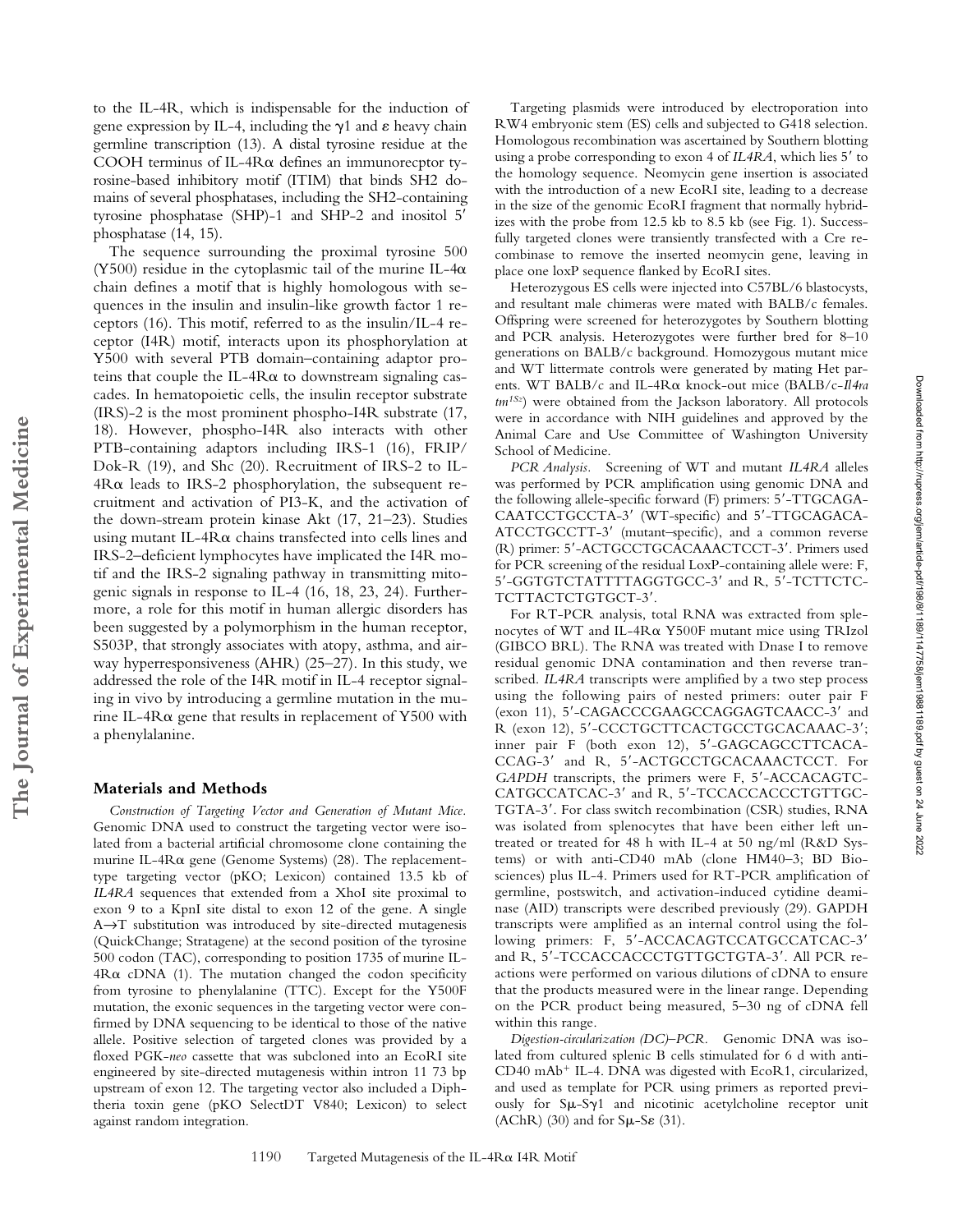*Flow Cytometry Analysis.* Single cell suspensions were stained with the indicated antibodies and analyzed on a FACSCalibur® cytometer (Becton Dickinson). FITC- or PE-conjugated mAbs used were anti-TCR $\beta$  (H57), CD3 (145–2C11), CD4 (L3T4), CD8 (53–6.7), CD23 (B3B4), CD124 (mIL4R-M1), B220 (RA3–6B2), and anti I-A<sup>d</sup> (AMS-32.1) (BD Biosciences).

*Lymphocyte Cultures and In Vitro Th Cell Differentiation.* Splenocytes were fractionated into CD4+ T cells or B cells by magnetic-activated cell sorting using isolation kits for the respective lymphocyte population (Miltenyi Biotec). Purified B cells were  $>$ 97% B220<sup>+</sup> and  $\lt$ 1% TCR $\beta$ <sup>+</sup>, and CD4<sup>+</sup> T cells were  $>$ 85%  $TCR\beta^+ / CD4^+$  and  $\leq 1\%$  B220<sup>+</sup>. T and B lymphocyte cultures  $(5 \times 10^5 \text{ cells/well in } 96$ -well flat-bottomed plates) were treated with the indicated mitogens for 48 or 72 h, respectively. The following mitogens were used: anti- $TCR\beta$  mAb and anti- $CD40$ mAb (BD Biosciences),  $F(ab')_2$  goat anti-mouse IgM antibodies (Jackson ImmunoResearch Laboratories), PMA and ionomycin (Sigma-Aldrich), recombinant IL-4 (Peprotech), and IL-2 (Biological Resources Branch, National Cancer Institute). The cultures were pulsed with 0.4  $\mu$ Ci/well of <sup>3</sup>H-TdR for 18 h and then harvested. Proliferation was measured as counts per minute incorporated.

T cell blasts were generated by culturing splenocytes on plates coated with anti-TCR $\beta$  mAB (10  $\mu$ g/ml) for 3 d followed by expansion of cell cultures with IL-2 (100 U/ml) for 7 d. Induction of in vitro IgE production was accomplished by culturing splenocytes for 7 d with anti-CD40 mAB in the presence of IL-4 at 100 ng/ml. For in vitro Th cell differentiation, splenocytes were cultured for 3 d on anti-TCR $\beta$ -coated plates in the presence of IL-4 (100 ng/ml) and anti-IFN- $\gamma$  mAb (10  $\mu$ g/ml) (Th2 conditions) or IL-12 (1 ng/ml) and anti-IL-4 mAb (10  $\mu$ g/ml) (Th1 conditions) (R&D Systems). The cultures were expanded for an additional 4 d with IL-2 (100 U/ml) after which the cells were washed and restimulated with plate-coated anti-TCR $\beta$ mAb for 48 h. Culture supernatants were assayed for IL-4, IL-5, IL-13, and IFN- $\gamma$  by ELISA (IL-4 and IFN- $\gamma$ ; PharMingen and IL-5 and IL-13; R&D Systems).

**The Journal of Experimental Medicine**

The Journal of Experimental Medicine

*Immunoblotting and Immunoprecipitation.* Cells were stimulated with IL-4 (100 ng/ml) for the indicated periods of time and then lysed with either  $2\times$  Laemmli gel loading buffer or 0.5% NP-40 detergent buffer (32). Whole cell lysates or immunoprecipitates derived from NP-40 detergent extracts were resolved by SDS/ PAGE, transferred to nitrocellulose filters, and immunoblotted with the respective antibodies: anti-Dok1, Dok-R, IL-4Ra, Shc and Stat6, (Santa Cruz Biotechnology, Inc.), anti–phospho-Akt (serine 473), Akt, phospho-Shc (tyrosine 239/240), phospho– Stat-6 (tyrosine 641), and phosphotyrosine (Cell Signal), anti– phospho–Jak-1 (tyrosine 1022/1023) and Jak-1 (Sigma-Aldrich), and anti–IRS-2 (Upstate Biotechnology). The blots were developed using horseradish peroxidase–conjugated secondary antibodies and enzyme-linked chemiluminescence (ECL; Amersham Biosciences).

*Immunizations.* Mice were injected i.p. on day 0 with 100  $\mu$ g OVA in alum together with 300 ng of pertussis toxin in a final volume of 100  $\mu$ l. They were reimmunized on day 14 with 100  $\mu$ g OVA in alum. Saline control groups of mice were similarly treated except for inclusion of saline in place of OVA.

*Measurement of Immunoglobulin Levels.* Total immunoglobulin levels were determined by ELISA. The standard BD Biosciences protocol for sandwich ELISA was used to quantify OVA-specific IgE Abs (33). Results of OVA-specific IgE were expressed as ng per milliliter by comparison with a standard consisting of purified mouse OVA-specific IgE secreted by the hybridoma TO $\varepsilon$ , a gift

from Mamoru Kiniwa (Immunology Research Laboratory, Hanno Research Center, Taiho Pharmaceutical Co. Ltd.). For OVAspecific antibodies of other isotypes, pooled sera from five mice that had been immunized i.p. with OVA were aliquoted and used as an ELISA reference. For each IgG subclass, a dilution of this standard serum was prepared and arbitrarily assigned a concentration of 1 U/ml. Standard curves constructed using this reference were used to calculate the amounts of OVA-specific antibody in test samples.

*Analysis of Bronchoalveolar Lavage Fluid.* Cells in the airways were recovered by flushing 0.8 ml of bronchoalveolar lavage (BAL) fluid (1 mM EDTA, 10% FCS, PBS) into the lungs via the trachea. Total cell counts were determined, and  $100 \mu l$  of fluid was cytospun onto glass slides. Differential cell counts were performed after staining with Diff-Quik Stain Set (Baxter Healthcare Corp.) (34).

*Measurement of Airway Hyperresponsiveness.* OVA-immunized mice were exposed to aerosolized OVA (1% in saline for 20 min by ultrasonic nebulization) on days 28, 29, and 30, and their lung function was tested on day 31 after their initial immunization. For IL-4 and IL-13 instillation,  $5 \mu g$  of the respective cytokine in  $50$ l of PBS buffer were administered daily for three consecutive days. Control instillation was performed using  $5 \mu g BSA$  in  $50 \mu l$ PBS. Lung function was measured 24 h after the last cytokine or BSA instillation. Enhanced pause (Penh) was measured using whole body plethysmography (BUXCO) (34). Increases in airway resistance to aerosolized methacholine were determined as Penh values.

*Statistical Analysis.* Student's *t* test was used to compare the groups of mice. Where appropriate, Penh results were analyzed by two-way ANOVA. A P value smaller than 0.05 was considered statistically significant.

## **Results**

Generation of IL-4R $\alpha$  Y500F Mutant Mice by Targeted *Knock-in Mutagenesis.* A targeting construct was designed to replace exon 12 of *IL4RA* of ES cells with another bearing an A→T single base pair substitution at the second position of the Y500 codon that changed the codon specificity from tyrosine to phenylalanine (28) (Fig. 1 A). This mutation has previously been demonstrated to abrogate pY500-dependent binding of PTB domain–containing adaptor proteins to the I4R motif and consequently to uncouple downstream signaling pathways activated via pY500 (16, 18). Successfully targeted ES clones were used to derive murine male chimera that transmitted the Y500F mutation into the germline (Fig. 1 B). Matings of IL-4R $\alpha$ Y500F heterozygotes resulted in generation of Y500F homozygous mutant mice in numbers consistent with autosomal recessive Mendelian inheritance. Homozygous mutant mice of both sexes were phenotypically indistinguishable from their WT and heterozygous littermates. The transmission and integrity of the mutant allele was verified by several methods including Southern blot analysis, allele-specific PCR amplification, and direct sequencing of genomic DNA (Fig. 1, B and C).

RT-PCR analysis revealed that the mutant allele was transcribed at levels equivalent to those of the WT allele (Fig. 1 D). The presence of the  $A \rightarrow T$  substitution in mu-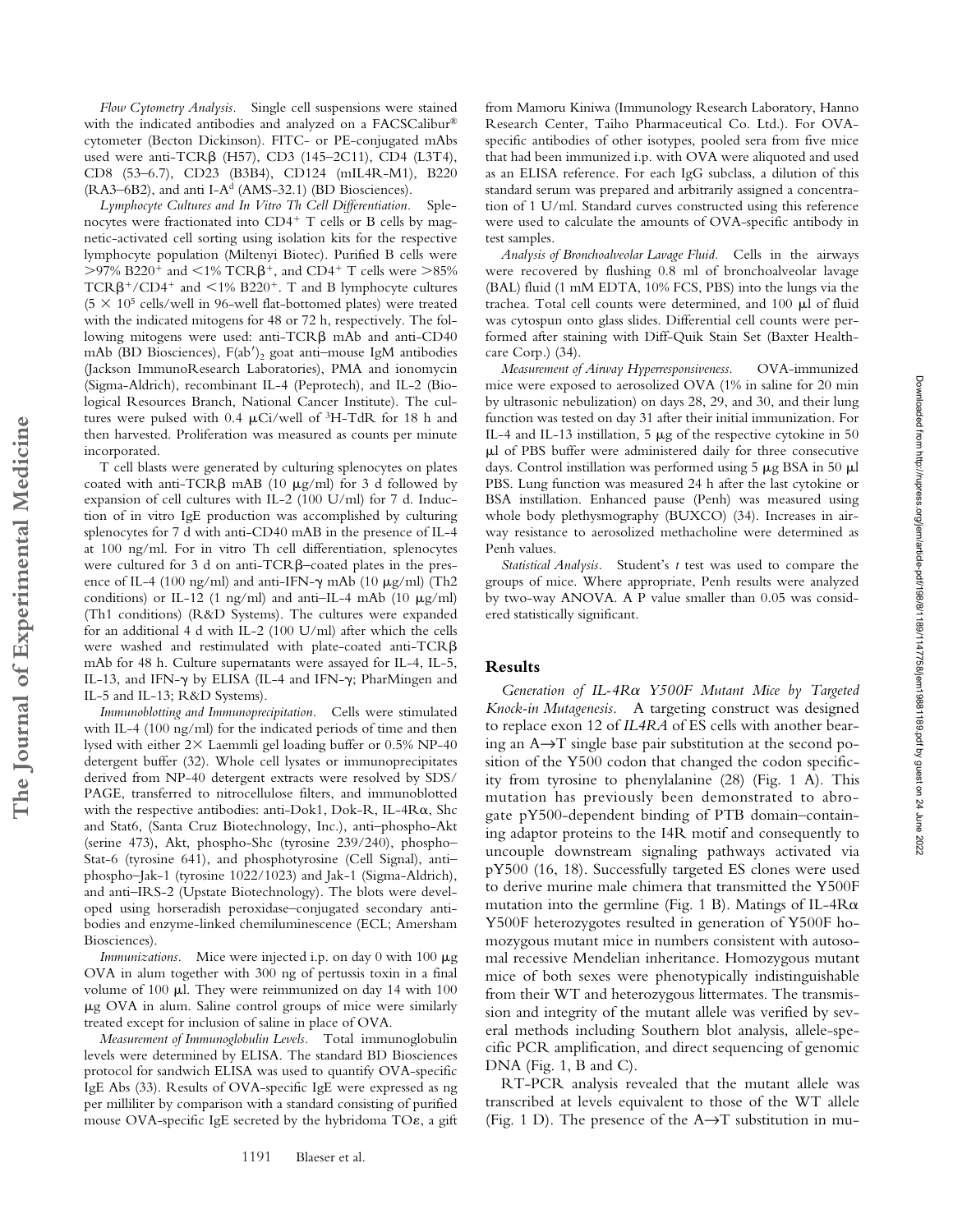

**Figure 1.** Targeted knock-in mutagenesis of murine IL-4R $\alpha$ gene. (A) Targeting strategy. WT exon 12 was replaced with one carrying an A to T substitution in the second position of codon 500 in exon 12 of *IL4RA*, changing its specificity from a tyrosine (Y) to a phenylalanine (F). The mutant exon is marked with an asterisk. Successful targeting introduced within intron 11 a floxed Neo cassette flanked by EcoRI sites. Subsequent treatment with Cre recombinase removed the neo cassette, leaving one *loxP* sequence and the EcoRI site in place. Restriction enzyme abbreviations: B, BamHI; R, EcoRI; and X, XhoI. - and denote no-coding and coding exonic sequences, respectively. (B) Southern blot analysis of EcoRI-digested mouse tail genomic DNA of WT, heterozygous (HET), and homozygous (HOMO) mutant mice. The introduction of a novel EcoRI site in intron 11 of targeted *IL4A* reduces the size of an EcoRI genomic fragment detected with an exon 4 probe from 12.5 kb in the WT allele to 8.5 kb in the mutant allele. (C) PCR analysis of mouse tail DNA using Y500 and F500 allelespecific primers (top and middle, respectively) or primers spanning the residual 34-bp *loxP* site left in intron 11 after Cre-mediated excision of the floxed Neo cassette. (D, top)  $RT$ -PCR analysis of IL-4R $\alpha$ mRNA expression in splenocytes of WT and Y500F homozygous mutant mice. Amplified GAPDH transcripts were used as controls. (Bottom) Sequence analysis of RT-PCR products of IL-4R $\alpha$  transcripts of WT and Y500F mutant mice. (E) Flow cytometric analysis of IL-4R $\alpha$  expression in IL-4R&Y500F lymphocytes. Splenic B cells of WT, IL-4R $\alpha$ knock-out, and IL-4R $\alpha$  Y500F mice were stained with PE-conjugated rat antimurine IL-4R $\alpha$  mAb (mIL4R-M1). Control staining was performed on WT splenic B cells using a PE-conjugated, isotype-matched rat IgG2a antibody.

Downloaded from http://rupress.org/jem/article-pdf/198/8/1189/1147758/jem19881189.pdf by guest on 24 June 2022

Downloaded from http://rupress.org/jem/article-pdf/198/8/1198/1147758/jem19881189.pdf by guest on 24 June 2022

tant transcripts was directly confirmed by sequencing of the RT-PCR products. (Fig. 1 D). Expression of mutant receptor protein was verified by flow cytometry to be closely matched to WT controls (Fig. 1 E). Analysis revealed the T and B lymphocytes of the IL- $4R\alpha$  Y500F mutant mice to be normal in number and phenotype (unpublished data).

*The Y500F Mutation Abrogates IRS-2 Activation.* The impact of the Y500F mutation of IL-4R $\alpha$  signaling events was examined in T and B lymphocyte populations treated with IL-4. Treatment of splenic T lymphoblasts with IL-4 revealed that Jak1 kinase activation was normally induced (Fig. 2 A). However, phosphorylation of IL-4R $\alpha$  was markedly decreased in the Y500F mutant lymphocytes compared with WT controls, consistent with Y500 being a major target of phosphorylation by Jak kinases (Fig. 2 A). Significantly, the Y500F mutation abrogated the tyrosine phosphorylation of IRS-2 in response to IL-4 treatment, indicating failure to recruit IRS-2 to the mutant receptor (Fig. 2 B). In contrast, IL-4–induced phosphorylation of Dok-R (FRIP), a PTB domain protein reported previ-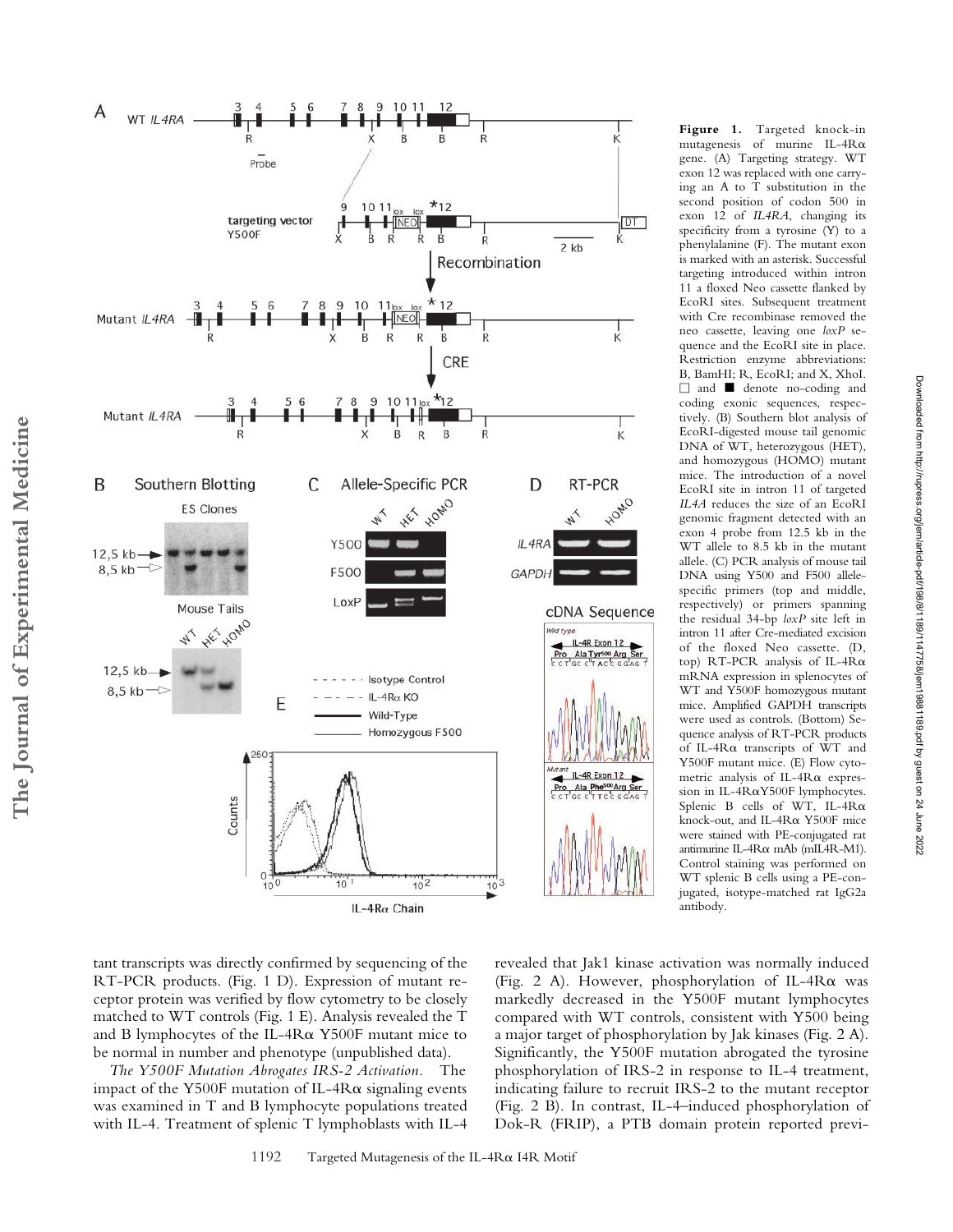

**Figure 2.** The Y500F mutation selectively impairs activation of the IRS-2/AKT signaling cascade. (A–D) IL-4–induced signaling events in WT and Y500F T cells. (A) Jak1 and IL-4R& tyrosine phosphorylation. (Top) Lysates of T cell lymphoblasts were directly blotted with an anti–phospho-Jak1 antibody (pJak1) then reprobed with an anti-Jak1 protein antibody. (Bottom) IL-4R $\alpha$  immunoprecipitates were probed with an antiphosphotyrosine antibody (pY-IL-4R $\alpha$ ) then reprobed with an anti–IL-4R $\alpha$  antibody. The IL-4R $\alpha$  Y500 lysates were overloaded to reveal low level phosphorylation of mutant IL-4R $\alpha$  in response to IL-4 treatment. (B) IRS-2 and Dok-R tyrosine phosphorylation. IRS-2 and Dok-R immunoprecipitates were probed with an antiphosphotyrosine antibody followed by anti–IRS-2 and anti–Dok-R antibodies, respectively. (C) Akt phosphorylation. Cell lysates were directly blotted with an anti–phospho-Akt serine 473 antibody (pAkt) and then reprobed with an anti-Akt protein antibody. (D) Time course of Stat6 phosphorylation. Stat6 immunoprecipitates were probed with an anti–phospho-Stat6 antibody (pY-Stat6) and then reprobed with an anti-Stat6 antibody. (E–H) IL-4–induced signaling events in WT and Y500F splenic B cells. (E) Tyrosine phosphorylation of IRS-2 (left) and Dok1 (right). (F) p46Shc phosphorylation. Lysates were probed with anti–phospho-Shc antibody and then reprobed with an anti-Shc antibody. (G) Akt phosphorylation on serine 473. (H) Time course of Stat6 phosphorylation.

ously to associate with phospho-Y500/I4R (19), was unaffected. This indicated that phosphorylation of Dok-R by IL-4 can proceed in a phospho-Y500–independent manner. IRS-2 phosphorylation results in the recruitment and activation of phosphatidylinositol 3'-kinase (PI3-K) and activation of the downstream kinase Akt, which play an important role in IL-4–induced proliferation (35). The latter event is associated with the phosphorylation of Akt on serine 473. In Y500F T lymphocytes, Akt activation by IL-4 was abrogated as evidenced by the failure of IL-4 treatment to induce Akt phosphorylation on serine 473 (Fig. 2 C). In contrast to the failure to activate the IRS-2/ Akt pathway in Y500F, activation of Stat-6 was unaffected. Tyrosine phosphorylation of Stat-6 in response to IL-4 proceeded equally well in WT and mutant T lymphocytes (Fig. 2 D).

Impairment of the IRS-2 signaling cascade was also noted in IL-4–treated Y500F primary splenic B cells in which induction of IRS-2 phosphorylation by IL-4 was abolished (Fig. 2 E). The specificity of this finding was

demonstrated using another PTB domain adaptor protein, Dok1, which was found constitutively phosphorylated in B cells. When normalized for protein content, its phosphorylation level was marginally increased after IL-4 treatment but without appreciable difference between WT and mutant B cells (Fig. 2 E).

B cells express the p46/p52 isoforms of Shc, a PTB domain–containing adaptor that exhibits low affinity binding to IL-4 $R\alpha$  pY500 relative to IRS proteins (36). IL-4 treatment induces Shc phosphorylation in some tissues including B cells (37), prompting examination of Shc phosphorylation in response to IL-4 treatment of WT and Y500F B cells. In WT B cells, IL-4 treatment induced sustained phosphotyrosine phosphorylation of the p46 isoform (Fig. 2 F). IL-4 also induced p46 Shc phosphorylation in Y500F mutant B cells but with reduced intensity. In contrast, the p52 isoform was constitutively phosphorylated in both cell types and was not affected by IL-4 treatment. These results indicated partial dependence of p46 Shc phosphorylation by IL-4 on the Y500 residue.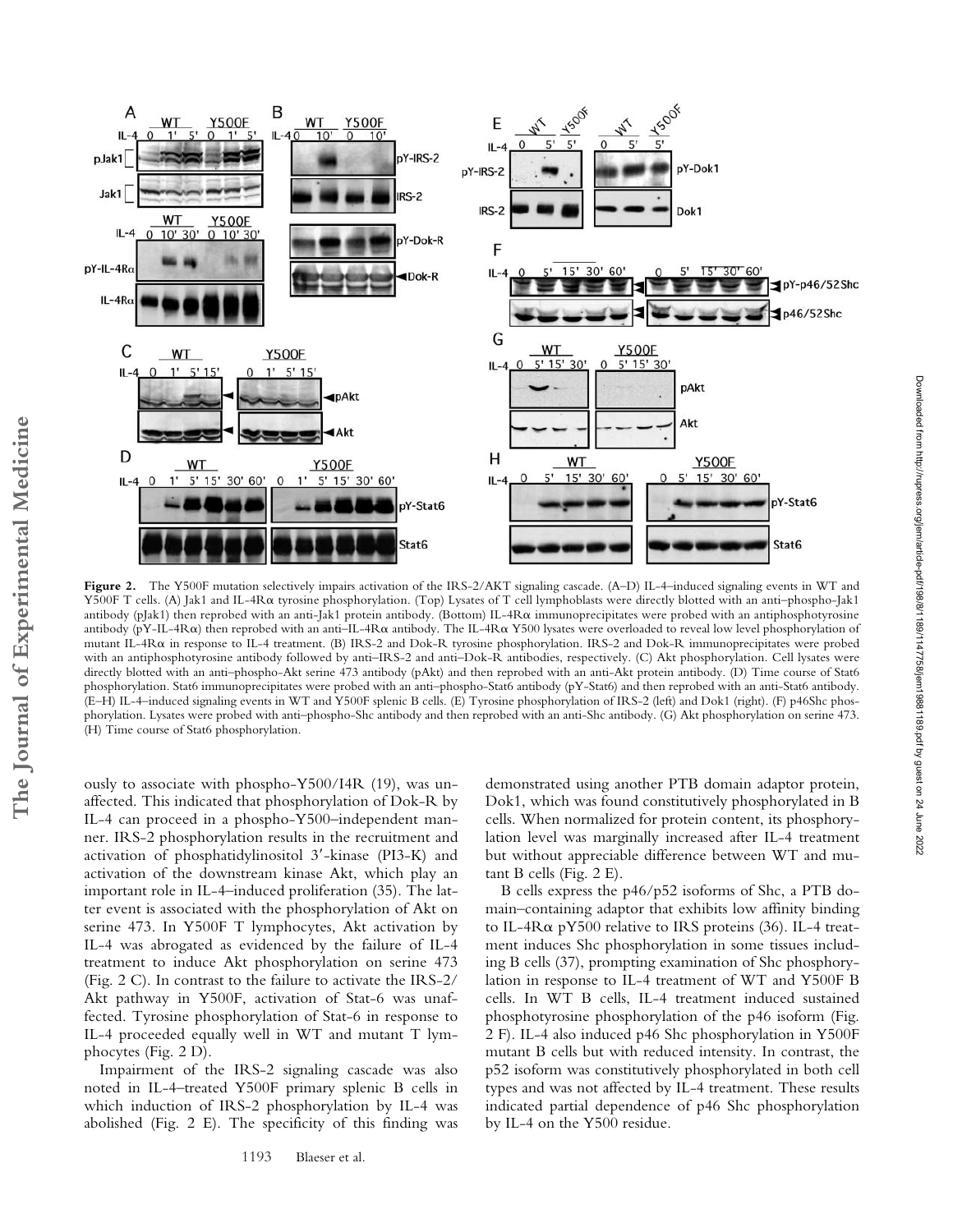

Figure 3. Effect of the Y500F mutation on IL-4-induced lymphocyte proliferation and gene expression. (A) T cell proliferation. (Left) CD4 splenic T cells of WT and homozygous Y500F littermate mice were cultured with plate-bound anti-TCR $\beta$  mAb (100 ng/ml) and IL-4 as indicated. Proliferation was assessed by 3H-thymidine incorporation. Results are mean responses of triplicate cultures  $\pm$  SE and are representative of three experiments. (Right) Purified CD4<sup>+</sup> T cells were cultured with PMA (25 ng/ml) and ionomycin (1  $\mu$ M) or with plate-bound anti-TCR $\beta$  and IL-2 (100 U/ml). (B) B cell proliferation. (Left) Splenic B cells were cultured with anti-CD40 mAb (1  $\mu$ g/ml) and IL-4 as indicated. (Right) Splenic B cells were cultured with IL-4 (10 ng/ml), anti-IgM antibodies (10  $\mu$ g/ml), or IL-4 and anti-IgM antibodies as indicated. (C) IL-4-induced up-regulation of CD23 and MHC class II antigens. Splenic B cells were cultured for 48 h in the absence (thin line) or in the presence (thick line) of IL-4 at 50 ng/ml and then examined for CD23 and I-Ad expression by flow cytometry. Results are representative of five experiments.

**The Journal of Experimental Medicine**

The Journal of Experimental Medicine

Failure of IL-4 treatment to induce IRS-2 phosphorylation in Y500F mutant B cells was associated with abrogation of downstream Akt activation (Fig. 2 G). In contrast, induction by IL-4 of Stat-6 phosphotyrosine phosphorylation was not impaired (Fig. 2 H). These results established that in both T and B lymphocytes the Y500F mutation abrogated the activation by IL-4 of the IRS-2–dependent signaling cascade, whereas sparing other cascades activated via IL-4 $R\alpha$ .

*The Y500F Mutation Impairs IL-4–induced CD4 T Cell Proliferation.* The role of the Y500 residue in transducing mitogenic signals in lymphocytes was examined in splenic  $CD4^+$  T cells and B cells of WT and Y500F mutant mice. Fig. 3 A shows that in contrast to WT  $CD4^+$  T cells, which exhibited a modest proliferative response to IL-4,

the response of mutant T cells was substantially decreased. Significantly, the Y500F mutation abrogated the comitogenic function of IL-4 in supporting T cell proliferation induced by anti-TCR antibodies. This effect was specific in that the response to stimulation with anti-TCR antibodies and IL-2 or with phorbol ester PMA and the calcium ionophore ionomycin was not affected.

IL-4 also induced a modest proliferative response in purified B cells that, unlike the case in  $CD4^+$  T cells, was not compromised by the Y500F mutation (Fig. 3 B). Furthermore, the Y500F mutation did not impact the capacity of IL-4 to support B cell proliferation induced by B cell mitogens including anti-CD40 and anti-IgM antibodies (Fig. 3 B). These results established that the Y500 pathway is selectively required to support IL-4 mitogenic function in T but not B lymphocytes.

The impact of the Y500F mutation on the up-regulation of classical IL-4 responsive genes was examined by determining the expression levels of CD23 and the MHC class II antigen I-A<sup>d</sup> in IL-4–treated WT and Y500F B cells. Fig. 3 C demonstrates that the Y500F mutation had no effect on the up-regulation by IL-4 of CD23 and I-A<sup>d</sup>. This is consistent with previous observations that the up-regulation by IL-4 of CD23 and MHC class II antigens proceeds in a Stat-6–dependent manner (38, 39).

*Impact of Y500F Mutation on Th Cytokine Production.* The impact of the Y500F mutation on Th cell differentiation was examined by comparing the in vitro differentiation of WT and Y500F T cells into Th1 or Th2 effector lymphocytes in the presence of IL-12 and IL-4, respectively. There was no significant difference in IL-4, IL-5, or IL-13 production between WT and Y500F T cells that have been differentiated under Th2 polarizing conditions and then stimulated by T cell receptor engagement (Fig. 4 A). Similarly, there was no significant difference in IFN- $\gamma$  production between WT and Y500F T cells that have been differentiated under Th1 conditions. However, the residual production of all three Th2 cytokines was significantly decreased in Y500F T cell cultures that have been differentiated under Th1 polarizing conditions compared with their WT counterparts. This suggests that the Y500 pathway modulates Th cell differentiation by promoting the persistence of Th2 cells in the context of Th1 skewing conditions.

The impact of Y500F mutation on Th cytokine production was further analyzed in mice immunized with OVA mixed with alum, a Th2-promoting adjuvant. Lymphocytes of WT and IL-4R& Y500F mutant mice that have been immunized with OVA proliferated equally well upon in vitro stimulation with OVA (unpublished data). Furthermore, splenocytes and LN cells of OVA-immunized WT and IL-4R $\alpha$  Y500F mutant mice produced similar amounts of IL-4, IL-5, IL-13, and IFN- $\gamma$  upon stimulation with OVA in vitro (Fig. 4 B). These results indicated that the Y500F mutation did not compromise Th2 cell differentiation in the context of a Th2-biased in vivo immune response.

*The Y500F Mutation Enhances Antibody Responses.* The impact of the Y500F mutation on humoral immunity was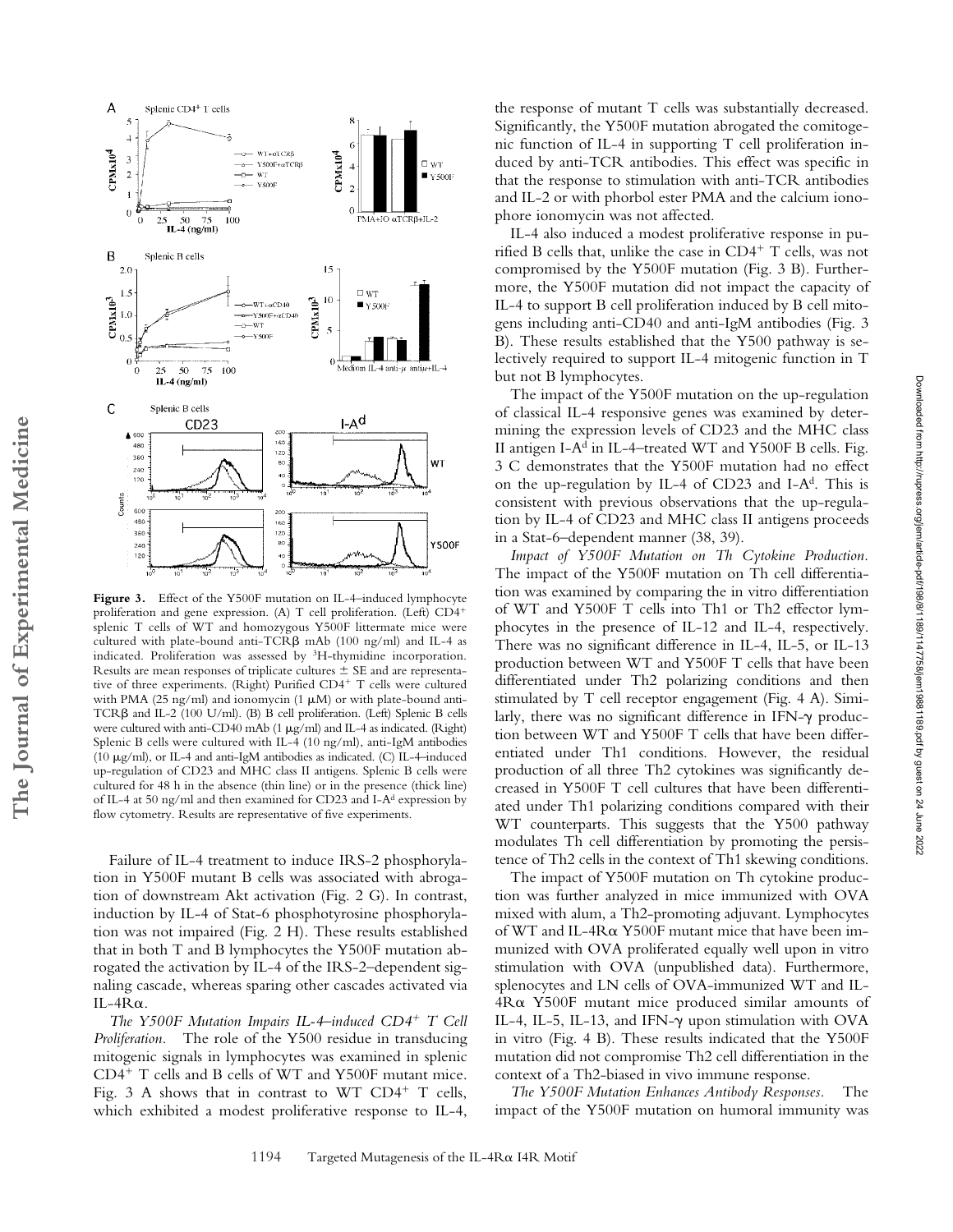

examined by determining the total and antigen-specific antibody responses after immunization with OVA mixed with alum adjuvant to promote Th2-type responses (40), or with saline/alum as immunization control. Fig. 5 A reveals that Y500F mutant mice exhibited substantially higher total IgE levels than WT controls both after immunization with OVA/alum and after control injection of saline/alum (2.5- and 7-fold, respectively). In contrast, the levels of IgM, IgG1, 2a, 2b, and 3 isotypes were similar. Significantly, OVA-specific antibody responses of several isotypes, including IgG1, IgG2a, and IgE, were three- to five-fold higher in the IL-4R $\alpha$  Y500F mutant mice compared with control (Fig. 5 B). In contrast, levels of OVAspecific IgM, IgG2b, IgG3, and IgA were not significantly different in WT and mutant mice.

Enhanced IgE production was also observed upon in vitro stimulation of naive Y500F splenocytes with anti-CD40 mAb and IL-4, which induce isotype switching to IgE and IgG1 independent of T cell help. Under optimal stimulation conditions, the Y500F splenocytes produced

**Figure 4.** Impact of the Y500F mutation on Th cytokine production. (A) In vitro Th cell polarization. Naive WT and Y500F splenic T cells were differentiated into Th1 or Th2 cells and then stimulated with anti-TCR<sub>B</sub> mAB for 48 h. Culture supernatants were then harvested and examined for IL-4, IL-5, IL-13, and IFN- $\gamma$  production by ELISA. (B) Cytokine production in response to antigenic stimulation. Splenocytes and mesenteric LN cells of OVA-immunized WT and Y500F mice were cultured for 4 d in the presence of 50  $\mu$ g/ml of OVA. Culture supernatants were assayed for IL-4, IL-5, IL-13, and IFN- $\gamma$  by ELISA. In both panels, results are means  $\pm$  SE ( $n = 4$ –5 mice/group) and are representative of three experiments. \*P < 0.001; \*\*P = 0.013; \*\*\*P = 0.002.

about threefold higher amount of IgE compared with splenocytes of WT littermate controls. In contrast, both WT and Y500F cells produced similar amounts of IgG1 (Fig. 6 A). These results indicated that the enhanced IgE antibody responses in the IL-4R $\alpha$  Y500F mutant mice reflected, at least in part, altered B cell responsiveness to IL-4.

To elucidate the mechanism of enhanced IgE production, we analyzed the induction of molecular events associated with CSR. These include expression of  $C\epsilon$  and  $C\gamma$ 1 germline transcripts (GLT), expression of the gene for AID followed by  $\text{S}\mu \rightarrow \text{S}\varepsilon$  and  $\text{S}\mu \rightarrow \text{S}\gamma$ 1 deletional switch recombination, and expression of mature  $I\mu$ -C $\varepsilon$  and  $I\mu$ -C $\nu$ 1 transcripts (41). Fig. 6 B demonstrates that the Y500F mutation was associated with enhanced induction of  $\varepsilon$  germline transcripts (GLT) in splenic B cells stimulated for 48 h with anti-CD40mAb  $+$  IL-4.  $\gamma$ 1 GLT were only modestly increased with IL-4, whereas  $\mu$  GLT were unaffected. In contrast, both  $\varepsilon$  and  $\gamma$ 1 postswitch transcripts (Iµ $\rightarrow$ C $\gamma$ 1 and  $I\mu \rightarrow C\varepsilon$ , respectively) were markedly increased in Y500F splenic B cells stimulated with anti-CD40 mAb



**Figure 5.** The Y500F mutation up-regulates total IgE production and antigen-specific IgG1, IgG2a, and IgE antibody responses. Mice were immunized with OVA (100  $\mu$ g) mixed with alum or sham immunized with saline/alum on day 0 and 14. Total (A) and OVA-specific Ig isotypes (B) were determined on day 28 postimmunizations by ELISA. Results are means  $\pm$  SE ( $n = 6$ /group).

Downloaded from http://rupress.org/jem/article-pdf/198/8/1189/1147758/jem19881189.pdf by guest on 24 June 2022

Downloaded from http://rupress.org/jenr/article-pdf/198/8/1147758/jem19881189.pdf by guest on 24 June 2022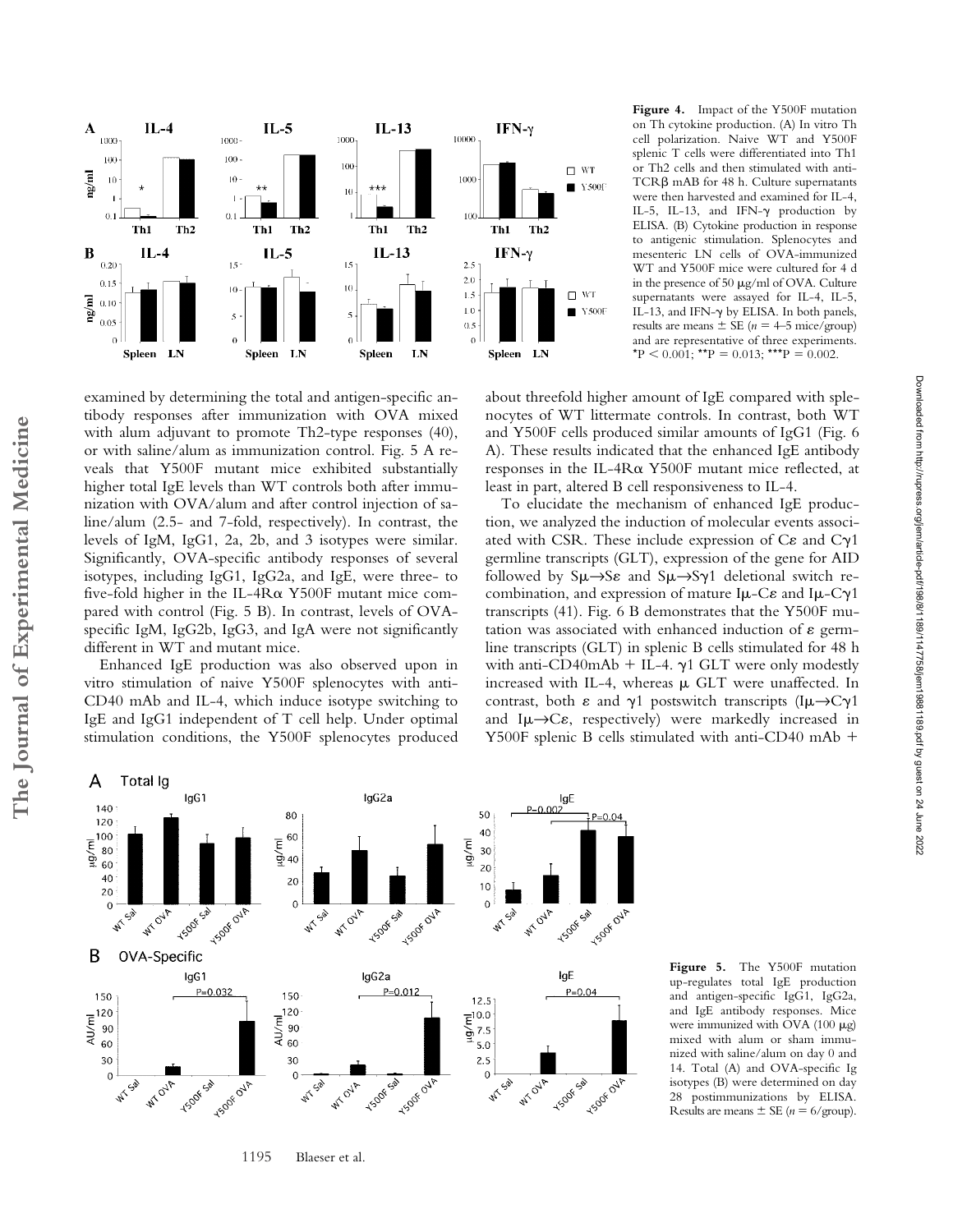

Figure 6. The Y500F mutation augments isotype switching. (A) Production of IgG1 and IgE by cultured splenocytes treated with an anti-CD40  $mAb + IL-4$ . Levels of IgG1 and IgE antibodies present in IgG1 and IgE in supernatants of unstimulated cells were 8 ng/ml, respectively. Results are means  $\pm$  SE antibody (4 mice/group). Similar results were found in three separate experiments. (B) Molecular events in isotype switching. RT-PCR analysis of  $\mu$ ,  $\gamma$ 1, and  $\varepsilon$  germline (GLT) and  $\gamma$ 1 and  $\varepsilon$  postswitch transcripts  $(I\mu \rightarrow \gamma 1$  and  $I\mu \rightarrow \varepsilon$ , respectively) in splenic B cells treated for 48 h with IL-4, anti-CD40 mAB, or both. Results are representative of four pairs of WT and mutant mice from two independent experiments. (C)  $S\mu$ -S $\gamma$ 1 and  $S\mu$ -S $\varepsilon$  deletional switch recombination measured by DC-PCR at day 6 after treatment with anti-CD40 mAb  $+$  IL-4. PCR was performed using 5 ng (lanes 1 and 3) or 20 ng (lanes 2 and 4) of template DNA.

**The Journal of Experimental Medicine**

The Journal of Experimental Medicine

IL-4 compared with WT control B cells. The increased levels of  $\varepsilon$  and  $\gamma$ 1 postswitch transcripts in Y500F splenic B cells were associated with heightened expression of AID, an enzyme that plays an obligate role in CSR and somatic hypermutation (29). Treatment with IL-4 alone or with anti-CD40  $+$  IL-4 induced higher levels of AID transcripts in mutant compared with WT B cells.

Further evidence of enhanced CSR to the  $\gamma$ 1 and  $\varepsilon$ heavy chain loci in Y500F mutant B cells was obtained by  $DC-PCR$  amplification. The results showed enhanced  $S\mu$ - $Sy1$  and  $S\mu-S\epsilon$  deletional switch recombination in anti- $CD40$  mAB  $+$  IL-4–treated Y500F B cells compared with similarly treated WT B cells (Fig. 6 C). Neither stimulus induced these events by itself (unpublished data). Overall, these results indicated that the Y500F mutation potentiated molecular mechanisms involved in switching to both  $\gamma$ 1 and  $\varepsilon$  loci. The observation that in vitro IgE but IgG1 synthesis was increased in Y500F B cells treated with anti-CD40 + IL-4 in the face of an early surge in both  $\gamma$ 1 and  $\varepsilon$ postswitch transcripts is most likely due to subsequent sequential switching from  $\gamma$ 1 to  $\varepsilon$  (42).

*Potentiation of Allergen-induced Airway Inflammation by the Y500F Mutation.* The functional consequences of Y500F mutation were further analyzed in a model of antigeninduced airway inflammation. Mice immunized i.p. with OVA then challenged by OVA inhalation develop an IL-4R $\alpha$ -dependent allergic inflammatory airway response characterized by AHR to methacholine, eosinophilic infiltration, and goblet cell hyperplasia. Accordingly, mice were immunized with OVA then subjected to inhalation challenge with OVA. Fig. 7 A reveals that at baseline, both WT and mutant mice immunized with OVA exhibited similar Penh. OVA-sensitized IL-4R $\alpha$  Y500F mutant mice exposed to aerosolized OVA exhibited significantly enhanced bronchial responses to methacholine compared with similarly treated WT littermates  $(P = 0.03)$ . In contrast, both WT and mutant mice sham immunized with saline/alum and then exposed to aerosolized OVA exhibited an equally modest increase in Penh upon methacholine challenge.

The enhanced bronchial responsiveness observed in OVA-treated Y500F mutants was accompanied by an exaggerated allergic inflammatory response. Examination of lung tissue of WT and mutant mice stained with hematoxylin and eosin revealed patchy peribronchial inflammatory infiltrates, composed primarily of eosinophils and lymphocytes, that were substantially more intense in OVA-sensitized and challenged Y500F mutant mice compared with WT controls (Fig. 7 B). In contrast, sham-immunized mice exposed to aerosolized OVA showed normal lung histology (unpublished data). Analysis of BAL fluid of OVA-sensitized and challenged mice revealed that OVA-sensitized Y500F mutants exhibited greater recruitment of eosinophils into the airways compared with similarly treated WT mice (Fig. 7 C). In contrast, the two strains of mice exhibited similar numbers of eosinophils in the peripheral blood (unpublished data).

Allergen-driven inflammation of the airways is often accompanied by goblet cell metaplasia. IL-4 and IL-13 are mediators of this response, which proceeds in an IL-4R $\alpha$ dependent manner (43-46). Significantly, the IL-4R& Y500F mutants exhibited markedly increased goblet cell metaplasia with mucus overproduction, revealed by periodic acid– Schiff staining, compared with controls (Fig. 7 D). These results indicated that the Y500F mutation exaggerated antigen-induced airway allergic inflammatory responses.

To determine whether the airways of Y500F mutant mice are intrinsically more responsive to signaling via IL- $4R\alpha$ , we examined their response to direct IL-4 and IL-13 instillation compared with WT control mice. AHR measured after intranasal instillation of IL-4 was not significantly different between WT and the IL-4 $R\alpha$  Y500F mutant mice (Fig. 7 E). AHR induced by IL-13 instillation was significantly decreased at higher concentrations of methacholine challenge in Y500F mutant mice compared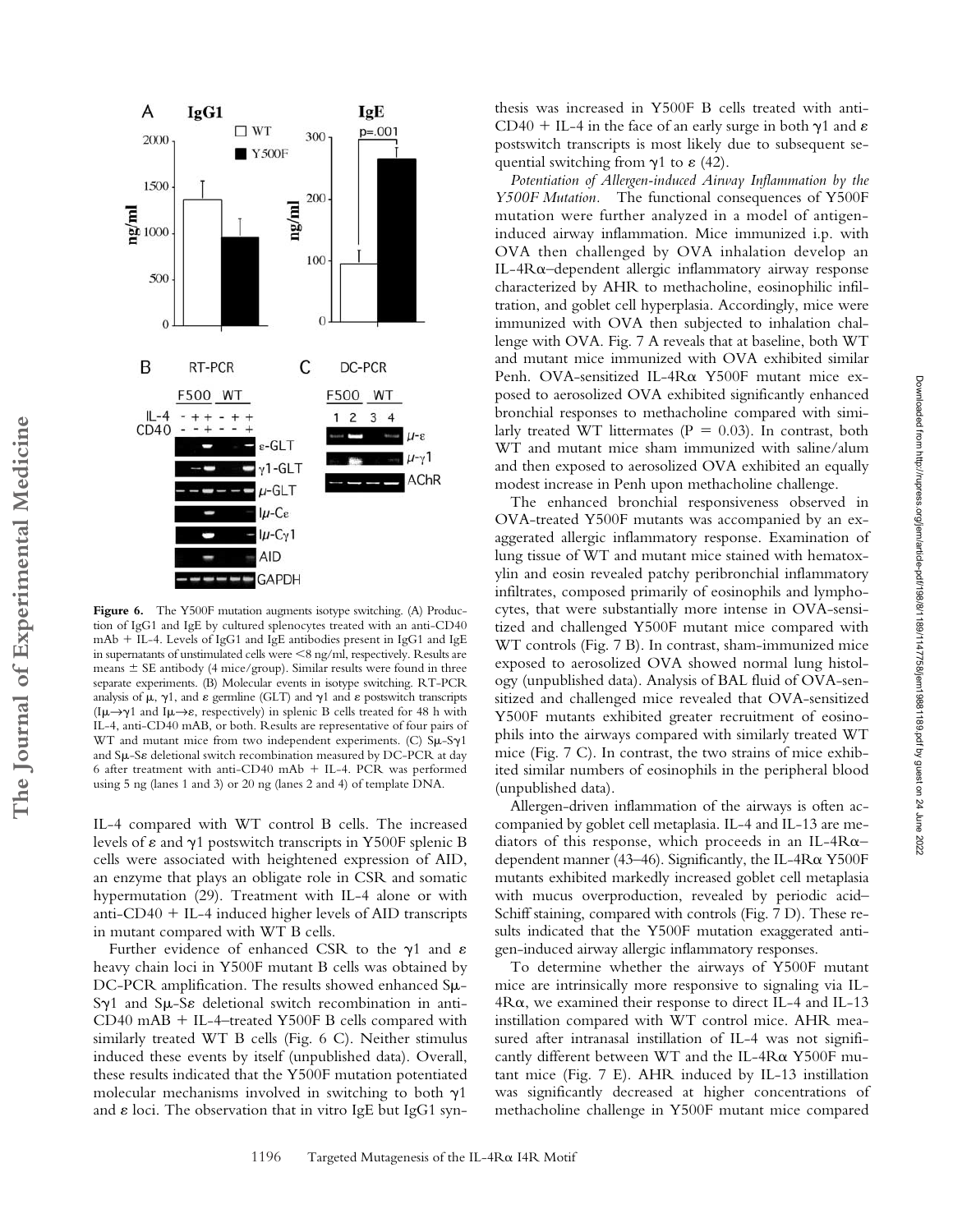

with WT controls. Treatment with both cytokines was associated with a modest, predominantly neutrophilic inflammatory cell population in the BAL fluid that was not significantly different between WT and IL- $4R\alpha$  Y500F mutant mice (Fig. 7 F). These results indicated that the enhanced AHR observed in OVA-sensitized and challenged IL-4R $\alpha$ Y500F mutant mice was likely due to the exaggerated allergic inflammatory response rather than to increased responsiveness of resident airway cells to IL-4 and IL-13.

## **Discussion**

By using mice with a point mutation in the germline that targets the effector tyrosine residue of the I4R motif, an important role for this motif was revealed in the regulation of IL-4R $\alpha$ -dependent immune responses in vivo. Mutagenesis of the Y500 residue resulted in the uncoupling of IL-4 $R\alpha$  from the IRS-2 pathway and its downstream components PI3-K/Akt. It also resulted in impaired  $CD4^+$  T cell proliferation in response to IL-4. However,  $r$ ather than dampening IL-4 $R\alpha$ -dependent responses in vivo, the Y500F mutation enhanced antigen-specific antibody responses and allergic airway inflammation, consistent with a previously unrecognized negative regulatory function of the I4R motif in in vivo allergic responses.

Figure 7. The Y500F mutation enhances AHR, tissue eosinophilia, and goblet cell metaplasia in an antigeninduced model of allergic airway inflammation. (A) AHR to aerosolized methacholine in WT and Y500F mutant mice  $(n = 5-6/$ group) immunized with OVA alum or sham immunized with saline/alum mix and then subsequently challenged with aerosolized OVA. AHR was assessed by enhanced respiratory pause (Penh). Results are means  $\pm$  SE;  $\text{tP} = 0.03$  (versus IL-4R $\alpha$  Y500F OVA). (B) Differential count of inflammatory cells found in BAL fluid of mice tested in A.  $^{\star}P = 0.04$  (versus IL-4R $\alpha$  Y500F OVA). (C) Lung histology of WT and IL-4R& Y500F mutant mice sensitized and challenged with OVA. H&E, hematoxylineosin; PAS, periodic acid-schiff reagent. (D) The number of mucin-positive cells in the bronchi of OVA-treated WT and Y500F animals. PAS-stained lung sections were scored for the number of mucin-secreting cells per high power field (HPF, 400×) in central mediumsized bronchi. Three representative fields were counted for each of three mice in each group.  $**P < 0.0001$ (versus IL-4R& Y500F OVA). (E) AHR to aerosolized methacholine in WT and Y500F mutant mice  $(n =$ 14–15 mice/group) tested after intranasal instillation of IL-4, IL-13, or BSA at 5 µg each. (F) Differential count of inflammatory cells found in BAL fluid of mice tested in E.  $P = 0.03$ ;  $P = 0.016$  versus IL-4R $\alpha$  Y500F IL-13 at 100 and 333 mg methacholine/ml, respectively.

The targeting strategy specifically inactivated Y500 dependent signaling while leaving unperturbed signaling via other tyrosine residues in the cytoplasmic domain of IL- $4R\alpha$ . Of the adaptor molecules implicated previously in docking at the I4R motif, only IRS-2 was completely uncoupled from IL-4R $\alpha$  by Y500 mutagenesis. IL-4-induced tyrosine phosphorylation of Dok-R was not impaired, suggesting a redundant function of Y500 in its recruitment. Shc phosphorylation was attenuated but not abrogated, indicating partial dependence on Y500 for IL-4–induced Shc activation. Other signaling events that are mediated by IL- $4R\alpha$  in a Y500-independent manner proceeded unimpaired, including Jak kinase activation and Stat6 tyrosine phosphorylation,

Consistent with studies implicating signaling pathways downstream of IL-4R $\alpha$  Y500 in cell proliferation, the mitogenic response of IL-4R $\alpha$  Y500F CD4<sup>+</sup> T cells to IL-4 was greatly decreased and comitogenesis with anti-TCR antibodies abolished. A previous observation that IRS-2– deficient lymphocytes exhibit impaired IL-4–induced proliferation implicates failure of IRS-2 activation in the defective IL-4 mitogenic response of IL-4R $\alpha$  Y500F T cells (23). Surprisingly, however, a proliferative defect was not observed in B cells treated with IL-4 alone or in combination with anti-CD40 or anti-IgM antibodies. IL-4–induced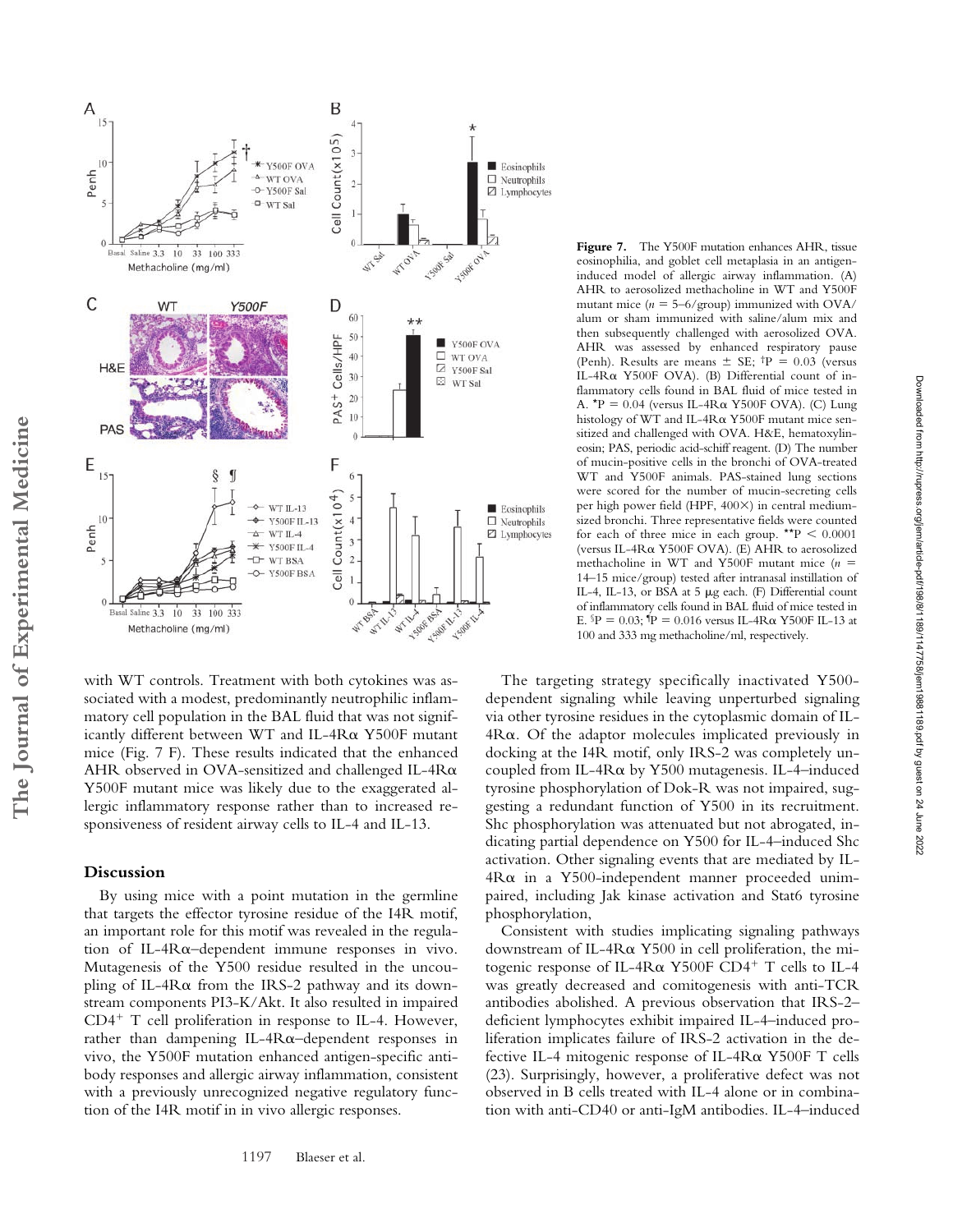IRS-2 and Akt phosphorylation was similarly abrogated in IL-4R& Y500F T and B cells, ruling out both signaling intermediates as the immediate locus of this discrepancy. The rescue of IL-4 mitogenic function in IL-4R $\alpha$  Y500 B cells suggests compensation by a currently unknown adaptor or signaling intermediate that is activated in a Y500-independent manner.

Given the critical function of Y500-coupled pathways in IL-4–induced T cell mitogenesis, the Y500F mutation would have been expected to impair evolution of a Th2 type, IL-4 $R\alpha$  dependent immune response by restricting IL-4–dependent expansion of antigen-specific lymphocyte populations. However, differentiation into Th2 cells proceeded unimpaired both in vitro in response to Th2 polarizing signals and in vivo in response to a Th2-promoting antigenic stimulus (OVA mixed with alum) (40). This indicated that the Y500F mutation did not restrict Th2 cell differentiation under these experimental paradigms in agreement with previous studies on  $CD4^+$  T cells made to express I4R mutant IL-4R $\alpha$  chains by retroviral transduction (47). However, decreased residual Th2 cytokine secretion was observed in Y500F that have been differentiated under Th1 polarizing conditions. This suggests a role for the Y500-coupled pathways in supporting Th2 cell differentiation and/or expansion that becomes limiting only under polarizing Th1 conditions. Further studies will be required to verify this proposition.

The Y500F mutation augmented the production of antigen-specific IgG1 and IgE antibodies associated with Th2 responses and antigen-specific IgG2a antibodies, which are normally associated with Th1-type immunity but are suppressed in Th2-type responses (40, 48). The up-regulation by the Y500F mutation of antigen-specific antibody responses was not associated with altered Th cytokine production, since the magnitude of the antigen-induced IL-4, IL-5, IL-13, and IFN- $\gamma$  production was similar in WT and mutant lymphocytes. In contrast, the Y500F mutation upregulated in vitro IgE production and augmented molecular events associated with CSR in response to treatment with anti-CD40 mAb and exogenously added IL-4. These results suggest negative regulatory function of IL-4R $\alpha$ Y500–coupled signaling pathways in B cell antibody production. On the other hand, the enhanced antigen-specific IgG2a antibody responses in the context of a Th2-type immune response implicate the I4R motif in the suppression of Th1-associated antibody isotypes. Switching to IgG2a is dependent on the transcription factor T-bet (49). I4R signaling may alter the activity of this pathway and/or other pathways involved in switching to IgG2a.

The Y500F mutation enhanced allergen-induced AHR, tissue eosinophilia, and goblet cell metaplasia, consistent with a regulatory function of the I4R motif in allergic inflammation. Induction of AHR and inflammation is an IL- $4R\alpha$ -dependent process involving hematopoietic and resident airway cells. In particular, induction of AHR, goblet cell metaplasia and mucin production is a direct attribute of IL-4R& signaling in airway epithelial cells. Both IL-4 and IL-13 act directly on resident epithelial cells to induce goblet cell metaplasia in a Stat-6–dependent manner but independent of recruitment of hematopoietic inflammatory cells (46). AHR induced by cytokine instillation in the airways was either similar (IL-4) or decreased (IL-13) in IL- $4R\alpha$  Y500F mutants compared with WT controls, indicating that the enhanced allergen-induced AHR and goblet cell metaplasia in the Y500F mutants was not due to heightened IL-4 $R\alpha$  responses in airway tissues. Rather, it incriminates the augmented allergic inflammatory response as the most likely mechanism. This may involve enhanced production by mast cells and basophils of IL-4 and IL-13 due to increased antigen-specific IgE antibody levels and/ or altered recruitment to the airways of inflammatory cells including eosinophils and allergen-specific Th2 T cells.

In the human IL-4R $\alpha$ , there exists a serine to proline polymorphism in the I4R motif (S503P), six amino acids down-stream of the effector tyrosine residue (Y497). The presence of the more common serine residue is associated with elevated IgE levels, atopy, and asthma in humans, a phenotype that strongly overlaps with that of mice with targeted inactivation of the I4R motif (25–27). An adverse effect of the S503 relative to the P503 substitution on the function of the I4R motif of the human IL-4R $\alpha$  chain would provide a mechanism by which this and perhaps other IL-4R $\alpha$  polymorphic amino acid residues promote human allergic disorders.

We thank Michael White for ES cell injection, Mendy Miller for expert technical assistance, and Traian Lupo for animal care.

This work was supported by National Institutes of Health grants HD35694 (to T.A. Chatila), AR47417 (to R.S. Geha), and AI054471 (to H.C. Oettgen) and a grant from the March of Dimes (to T.A. Chatila).

*Submitted: 25 March 2003 Revised: 8 August 2003 Accepted: 12 September 2003*

## **References**

- 1. Mosely, B., M.P. Beckmann, C.J. March, R.L. Idzerda, S.D. Gimpel, T. VandenBos, D. Friend, A. Alpert, D. Anderson, J. Jackson, et al. 1989. The murine interleukin-4 receptor: molecular cloning and characterization of secreted and membrane bound forms. *Cell.* 59:335–348.
- 2. Idzerda, R.L., C.J. March, B. Mosely, S.D. Lyman, T. Vanden Bos, S.D. Gimpel, W.S. Din, K.H. Grabstein, M.B. Widmer, L.S. Park, et al. 1990. Human interleukin-4 receptor confers biological responsiveness and defines a novel receptor superfamily. *J. Exp. Med.* 171:861–873.
- 3. Galizzi, J.P., C.E. Zuber, N. Harada, D.M. Gorman, O. Djossou, R. Kastelein, J. Banchereau, M. Howard, and A. Miyajima. 1990. Molecular cloning of a cDNA encoding the human interleukin 4 receptor. *Int. Immunol.* 2:669–675.
- 4. Kondo, M., T. Takeshita, N. Ishii, M. Nakamura, S. Watanabe, K. Arai, and K. Sugamura. 1993. Sharing of the interleukin-2 (IL-2) receptor  $\gamma$  chain between receptors for IL-2 and IL-4. *Science.* 262:1874–1877.
- 5. Russell, S.M., A.D. Keegan, N. Harada, Y. Nakamura, M. Nogushi, P. Leland, M.C. Friedmann, A. Miyajima, R.K. Puri, W.E. Paul, and W.J. Leonard. 1993. Interleukin-2 re-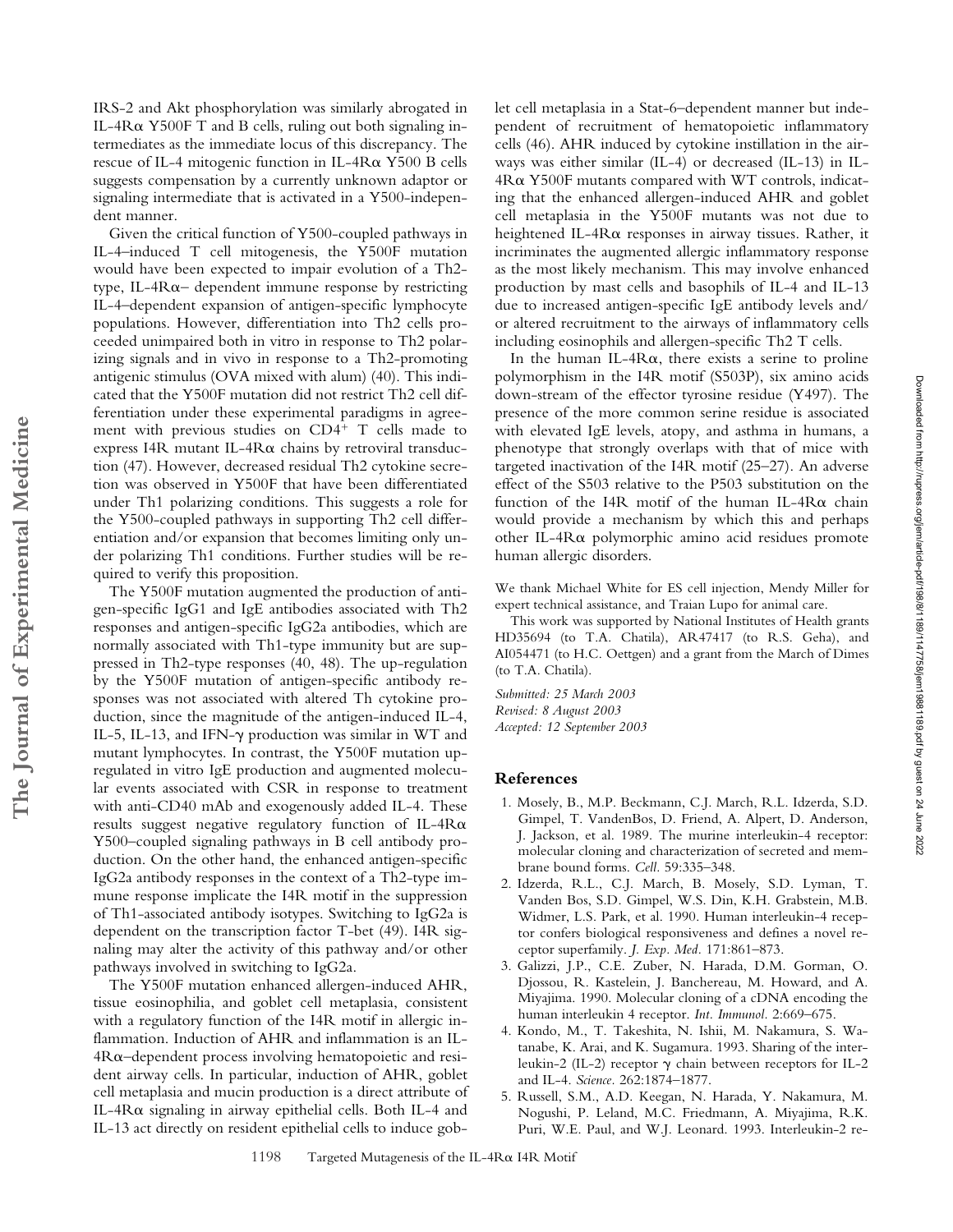ceptor  $\gamma$  chain: a functional component of the interleukin-4 receptor. *Science.* 262:1880–1883.

- 6. Oakes, S.A., F. Candotti, J.A. Johnston, Y.-Q. Chen, J.J. Ryan, N. Taylor, X. Liu, L. Hennighausen, L.D. Notarangelo, W.E. Paul, et al. 1996. Signaling via IL-2 and IL-4 in JAK3-deficient severe combined immunodeficiency lymphocytes: JAK3-dependent and independent pathways. *Immunity.* 5:605–615.
- 7. Nelms, K., A.D. Keegan, J. Zamorano, J.J. Ryan, and W.E. Paul. 1999. The IL-4 receptor: signaling mechanisms and biologic functions. *Annu. Rev. Immunol.* 17:701–738.
- 8. Jensen, P.L. 2000. The interleukin 13 receptor complex. *Stem Cells.* 18:61–62.
- 9. Noben-Trauth, N., L.D. Shultz, F. Brombacher, J.F. Urban, H. Gu, and W.E. Paul. 1997. An interleukin 4 (IL-4)-independent pathway for  $CD4^+$  T cell IL-4 production is revealed in IL $\alpha$ 4 receptor-deficient mice. Proc. Natl. Acad. Sci. *USA.* 94:10838–10843.
- 10. Ihle, J.N. 1995. Cytokine receptor signalling. *Nature.* 377: 591–594.
- 11. Fujiwara, H., S.H. Hanissian, A. Tsytsykova, and R.S. Geha. 1997. Homodimerization of the human IL-4 receptor  $\alpha$ chain induces  $C\epsilon$  germline transcripts in B cells in the absence of the interleukin 2 receptor  $\gamma$  chain. *Proc. Natl. Acad. Sci. USA.* 94:5866–5871.
- 12. Reichel, M., B.H. Nelson, P.D. Greenberg, and P.B. Rothman. 1997. The IL-4 receptor alpha-chain cytoplasmic domain is sufficient for activation of JAK-1 and stat6 and the induction of IL-4-specific gene expression. *J. Immunol.* 158: 5860–5867.
- 13. Hou, J., U. Schindler, W. Henzel, T. Ho, M. Brasseur, and S. McKnight. 1994. An interleukin-4-induced transcription factor: IL-4 Stat. *Science.* 265:1701–1706.

**The Journal of Experimental Medicine**

The Journal of Experimental Medicine

- 14. Kashiwada, M., C.C. Giallourakis, P.Y. Pan, and P.B. Rothman. 2001. Immunoreceptor tyrosine-based inhibitory motif of the IL-4 receptor associates with SH2-containing phosphatases and regulates IL-4-induced proliferation. *J. Immunol.* 167:6382–6387.
- 15. Giallourakis, C., M. Kashiwada, P.Y. Pan, N. Danial, H. Jiang, J. Cambier, K.M. Coggeshall, and P. Rothman. 2000. Positive regulation of interleukin-4-mediated proliferation by the SH2-containing inositol-5-phosphatase. *J. Biol. Chem.* 275:29275–29282.
- 16. Keegan, A.D., K. Nelms, M. White, L.M. Wang, J.H. Pierce, and W.E. Paul. 1994. An IL-4 receptor region containing an insulin receptor motif is important for IL-4-mediated IRS-1 phosphorylation and cell growth. *Cell.* 76:811– 820.
- 17. Sun, X.J., L.M. Wang, Y. Zhang, L. Yenush, M.G. Myers, Jr., E. Glasheen, W.S. Lane, J.H. Pierce, and M.F. White. 1995. Role of IRS-2 in insulin and cytokine signalling. *Nature.* 377:173–177.
- 18. Wang, H.Y., W.E. Paul, and A.D. Keegan. 1996. IL-4 function can be transferred to the IL-2 receptor by tyrosine containing sequences found in the IL-4 receptor  $\alpha$  chain. *Immunity.* 4:113–121.
- 19. Nelms, K., A.L. Snow, J. Hu-Li, and W.E. Paul. 1998. FRIP, a hematopoietic cell-specific rasGAP-interacting protein phosphorylated in response to cytokine stimulation. *Immunity.* 9:13–24.
- 20. Wery, S., M. Letourneur, J. Bertoglio, and J. Pierre. 1996. Interleukin-4 induces activation of mitogen-activated protein kinase and phosphorylation of shc in human keratinocytes. *J.*

*Biol. Chem.* 271:8529–8532.

- 21. Sun, X.J., D.L. Crimmins, M.G. Myers, Jr., M. Miralpeix, and M.F. White. 1993. Pleiotropic insulin signals are engaged by multisite phosphorylation of IRS-1. *Mol. Cell. Biol.* 13: 7418–7428.
- 22. Cerezo, A., A.C. Martinez, D. Lanzarot, S. Fischer, T.F. Franke, and A. Rebollo. 1998. Role of Akt and c-Jun N-terminal kinase 2 in apoptosis induced by interleukin-4 deprivation. *Mol. Biol. Cell.* 9:3107–3118.
- 23. Wurster, A.L., D.J. Withers, T. Uchida, M.F. White, and M.J. Grusby. 2002. Stat6 and IRS-2 cooperate in interleukin 4 (IL-4)-induced proliferation and differentiation but are dispensable for IL-4-dependent rescue from apoptosis. *Mol. Cell. Biol.* 22:117–126.
- 24. Ryan, J.J., L.J. McReynolds, A. Keegan, L.H. Wang, E. Garfein, P. Rothman, K. Nelms, and W.E. Paul. 1996. Growth and gene expression are predominantly controlled by distinct regions of the human IL-4 receptor. *Immunity.* 4:123–132.
- 25. Kruse, S., T. Japha, M. Tedner, S.H. Sparholt, J. Forster, J. Kuehr, and K.A. Deichmann. 1999. The polymorphisms S503P and Q576R in the interleukin-4 receptor alpha gene are associated with atopy and influence the signal transduction. *Immunology.* 96:365–371.
- 26. Ober, C., S.A. Leavitt, A. Tsalenko, T.D. Howard, D.M. Hoki, R. Daniel, D.L. Newman, X. Wu, R. Parry, L.A. Lester, et al. Variation in the interleukin 4-receptor alpha gene confers susceptibility to asthma and atopy in ethnically diverse populations. *Am. J. Hum. Genet.* 66:517–526.
- 27. Howard, T.D., G.H. Koppelman, J. Xu, S.L. Zheng, D.S. Postma, D.A. Meyers, and E.R. Bleecker. 2002. Gene-gene interaction in asthma: IL4RA and IL13 in a Dutch population with asthma. *Am. J. Hum. Genet.* 70:230–236.
- 28. Wrighton, N., L.A. Campbell, N. Harada, A. Miyajima, and F. Lee. 1992. The murine interleukin-4 receptor gene: genomic structure, expression and potential for alternative splicing. *Growth Factors.* 6:103–118.
- 29. Muramatsu, M., K. Kinoshita, S. Fagarasan, S. Yamada, Y. Shinkai, and T. Honjo. 2000. Class switch recombination and hypermutation require activation-induced cytidine deaminase (AID), a potential RNA editing enzyme. *Cell.* 102:553–563.
- 30. Chu, C.C., W.E. Paul, and E.E. Max. 1992. Quantitation of immunoglobulin mu-gamma 1 heavy chain switch region recombination by a digestion-circularization polymerase chain reaction method. *Proc. Natl. Acad. Sci. USA.* 89:6978–6982.
- 31. Xu, L., and P. Rothman. 1994. IFN-gamma represses epsilon germline transcription and subsequently down-regulates switch recombination to epsilon. *Int. Immunol.* 6:515–521.
- 32. Blaeser, F., N. Ho, R. Prywes, and T.A. Chatila. 2000.  $Ca<sup>2+</sup>$ -dependent gene expression mediated by MEF2 transcription factors. *J. Biol. Chem.* 275:197–209.
- 33. Spergel, J.M., E. Mizoguchi, J.P. Brewer, T.R. Martin, A.K. Bhan, and R.S. Geha. 1998. Epicutaneous sensitization with protein antigen induces localized allergic dermatitis and hyperresponsiveness to methacholine after single exposure to aerosolized antigen in mice. *J. Clin. Invest.* 101:1614–1622.
- 34. Hamelmann, E., J. Schwarze, K. Takeda, A. Oshiba, G.L. Larsen, C.G. Irvin, and E.W. Gelfand. 1997. Noninvasive measurement of airway responsiveness in allergic mice using barometric plethysmography. *Am. J. Respir. Crit. Care Med.* 156:766–775.
- 35. Xiao, H., T. Yin, X.Y. Wang, T. Uchida, J. Chung, M.F. White, and Y.C. Yang. 2002. Specificity of interleukin-2 re-